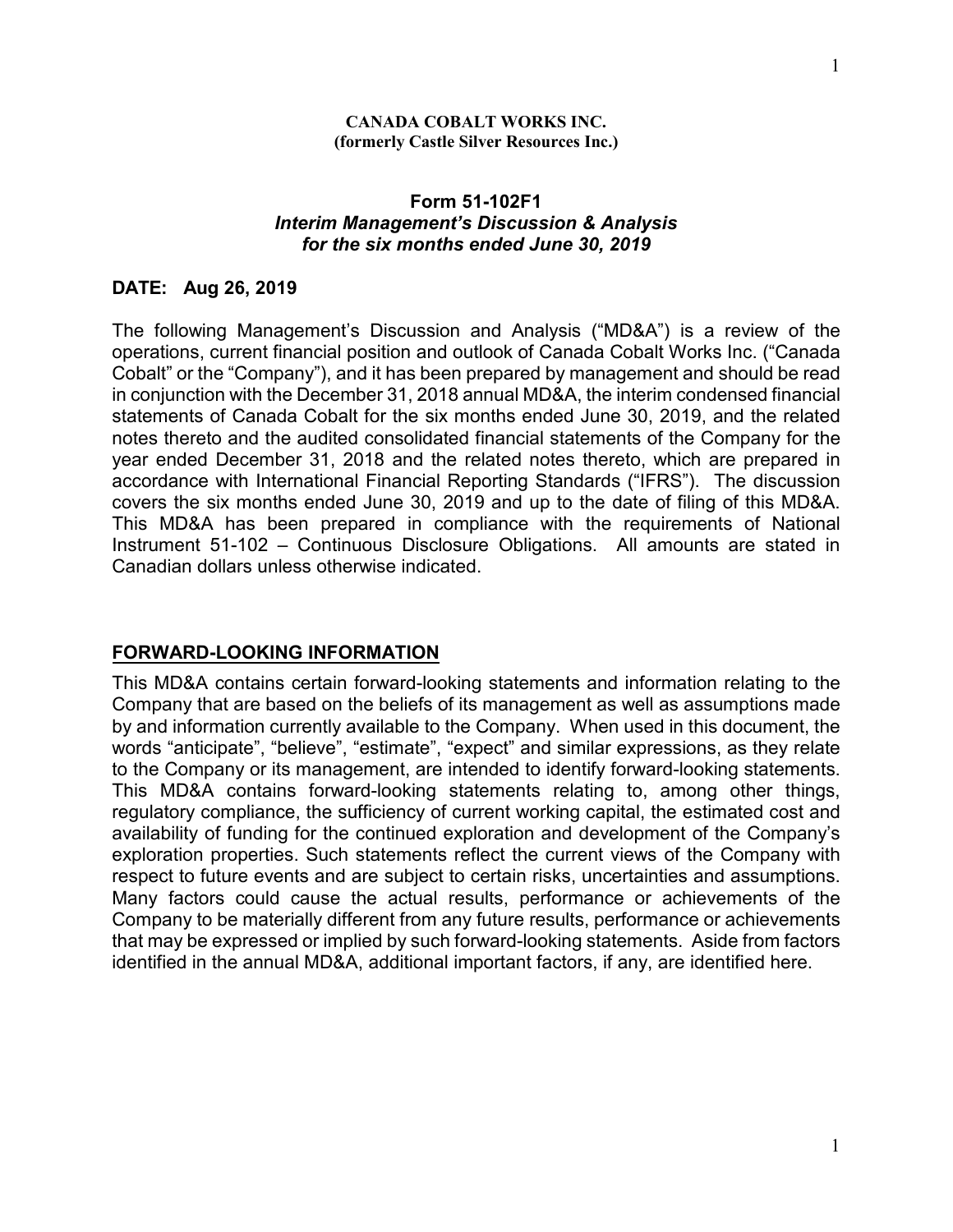## **DESCRIPTION OF BUSINESS**

Canada Cobalt is a junior natural resource company whose business is to seek out exploration opportunities with a focus on the Castle Silver Mine property in Haultain and Nicol Townships, Ontario. Operations are conducted either directly or through consulting agreements with third-parties. The Company finances its properties by way of equity or debt financing or by way of joint ventures. Additional information is provided in the Company's audited consolidated financial statements for the year ended December 31, 2018, and the Company's interim condensed consolidated financial statements for the six months ended June 30, 2019. These documents are available on SEDAR at [www.sedar.com.](http://www.sedar.com/)

The Company also maintains a website at [www.canadacobaltworks.com.](http://www.canadacobaltworks.com/)

The Company is a reporting issuer in the Provinces of British Columbia, Alberta and Ontario, and trades on the TSX Venture Exchange ("TSXV") under the symbol CSR.

The corporate office of the Company is located at 3028 Quadra Court, Coquitlam, BC, V3B 5X6

## **FINANCINGS**

On July 25, 2017, the Company closed a private placement offering, raising gross proceeds of \$897,500. The Company issued 4,487,500 units at a price of \$0.20 per unit. Each unit comprises one common share and one share purchase warrant. Each warrant will entitle the holder thereof to purchase one additional common share of the Company at an exercise price of \$0.30 per share for a period of two years from closing.

On January 15, 2018 the Company closed a private placement offering, raising gross proceeds of \$1,030,000. The Company issued 2,942,857 units at a price of \$0.35 per unit. Each unit comprises one common share and one share purchase warrant. Each warrant will entitle the holder thereof to purchase one additional common share of the Company at an exercise price of \$0.50 per share for a period of 2 years.

On July 25, 2018 the Company issued 2,229,314 units at a purchase price of \$0.65 per unit. Each unit comprises one common share and one half of one share purchase warrant. Each whole warrant will entitle the holder thereof to purchase one additional common share of the Company at an exercise price of \$0.90 per share for a period of two years from closing, subject to TSX Venture Exchange ("Exchange") approval.

Finder's fees were paid in connection with the private placement in the amount of \$36,629.97 in cash and 56,354 broker warrants on the same terms as the purchaser warrants,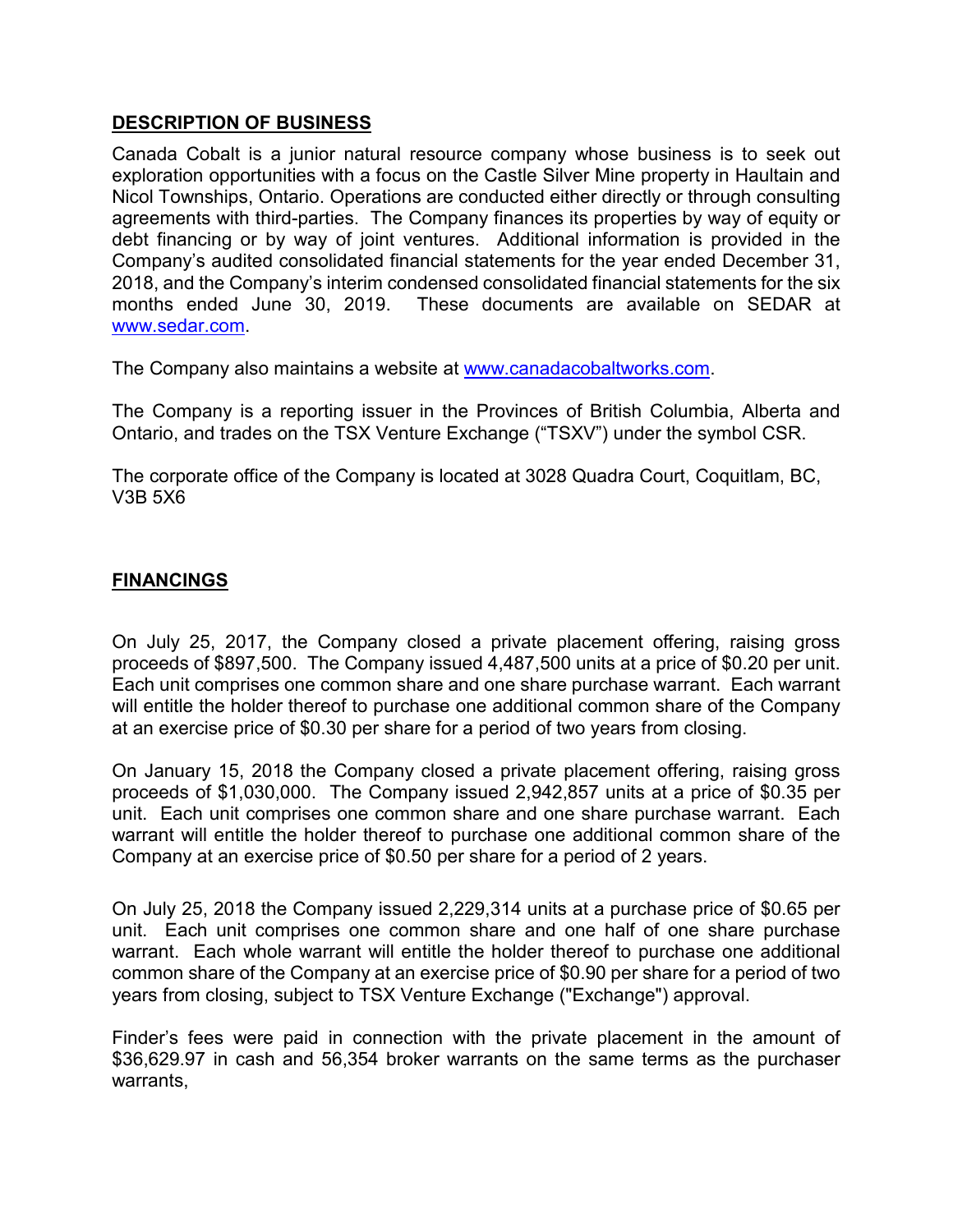## **RESULTS OF OPERATIONS**

The preparation of financial statements in conformity with Canadian generally accepted accounting principles requires management to make estimates and assumptions that affect the reported amounts of assets and liabilities and disclosure of contingent assets and liabilities at the date of the consolidated financial statements and the reported amounts of revenues and expenses during the reporting period. Actual results may be different from those estimates.

The following schedule provides the details of the Company's exploration expenditures for the three and six months ended June 30, 2019 and 2018.

|                                    | <b>Three months ended</b> |         |    |                 | <b>Six months ended</b> |             |    |         |
|------------------------------------|---------------------------|---------|----|-----------------|-------------------------|-------------|----|---------|
|                                    | <b>June 30,</b>           |         |    | <b>June 30,</b> |                         |             |    |         |
|                                    |                           | 2019    |    | 2018            |                         | 2019        |    | 2018    |
| <b>Acquisition costs</b>           | \$                        | 86,350  | \$ |                 | \$                      | 86,350      | \$ |         |
| Assays and testing                 |                           | 5,028   |    | 40,140          |                         | 51,164      |    | 50,564  |
| Depreciation                       |                           | 7,883   |    |                 |                         | 15,767      |    |         |
| Drilling                           |                           |         |    | 251,150         |                         | 65,445      |    | 251,150 |
| Equipment                          |                           | 87,374  |    | 63,409          |                         | 220,130     |    | 206,377 |
| Facility expenses                  |                           | 15,861  |    | 22,324          |                         | 110,849     |    | 78,735  |
| Feasibility and scooping study     |                           | 13,112  |    | 37,738          |                         | 106,530     |    | 37,738  |
| Geology and geophysics             |                           | 152,529 |    | 15,000          |                         | 176,024     |    | 30,000  |
| Labour                             |                           | 43,875  |    | 12,972          |                         | 112,450     |    | 12,972  |
| Project management and engineering |                           | 42,634  |    | 61,017          |                         | 103,926     |    | 76,387  |
| Taxes, permits and licensing       |                           | 4,687   |    | 441             |                         | 12,241      |    | 2,814   |
| Travel                             |                           |         |    | 8,604           |                         |             |    | 9,595   |
|                                    | \$                        | 459,333 | \$ | 512,795         |                         | \$1,060,876 | \$ | 756,332 |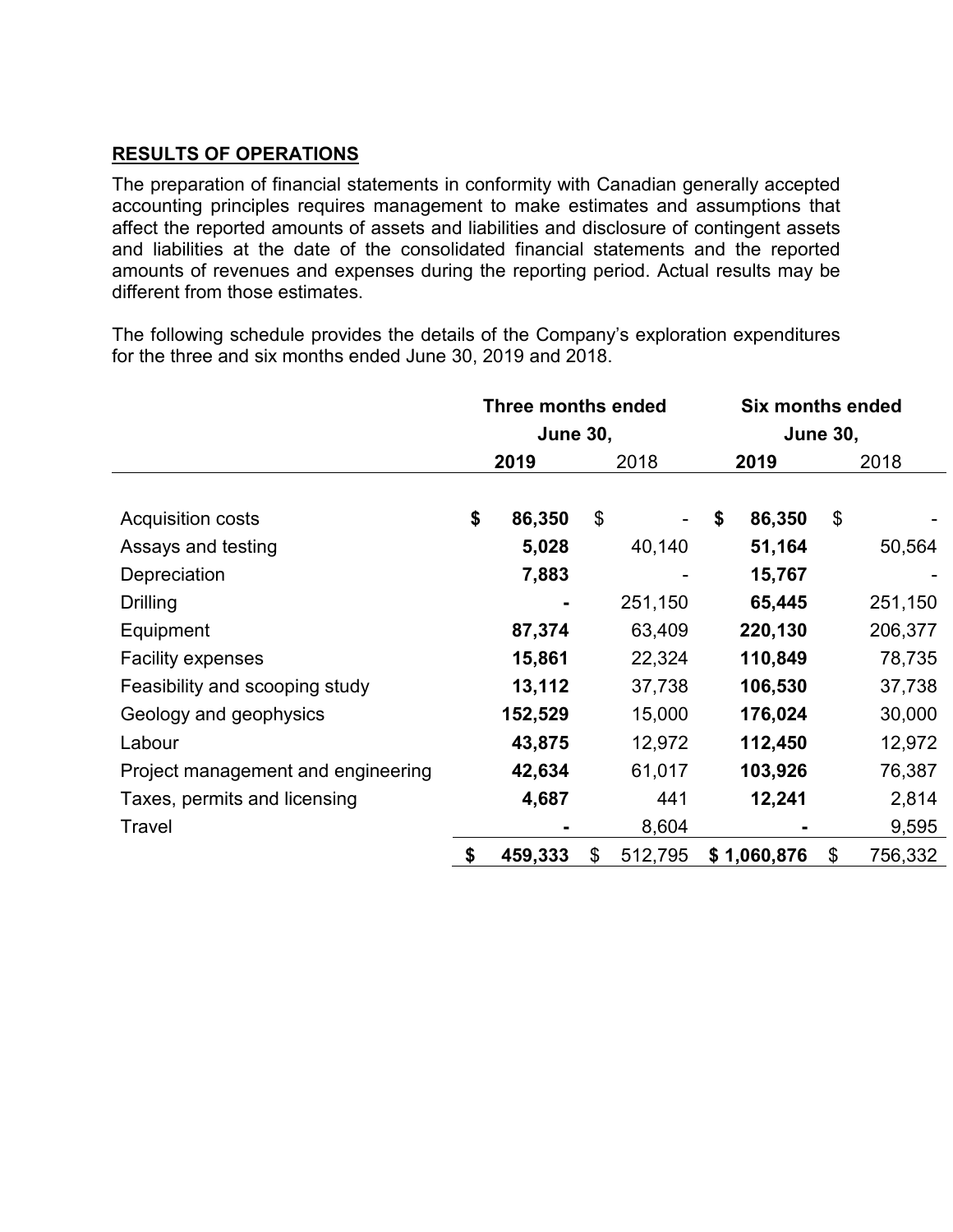The following schedule provides the details of the Company's corporate expenditures for the three and six months ended June 30, 2019 and 2018.

|                                                                                                                                     | Three months ended<br><b>June 30,</b> |                                               |   | Six months ended<br><b>June 30,</b>   |    |                                        |  |
|-------------------------------------------------------------------------------------------------------------------------------------|---------------------------------------|-----------------------------------------------|---|---------------------------------------|----|----------------------------------------|--|
|                                                                                                                                     | 2019                                  | 2018                                          |   | 2019                                  |    | 2018                                   |  |
| Administrative and general expenses<br>Advertising and promotion<br>Professional fees<br>Filing costs and shareholders' information | \$19,430<br>885<br>116,487<br>31,854  | 32,126<br>SS.<br>147,659<br>140,352<br>49.050 | S | 39,951<br>62,218<br>239,944<br>75,071 | \$ | 52,266<br>190,037<br>278,162<br>91,088 |  |
| Travel                                                                                                                              | 6,589                                 | 36,369                                        |   | 23,021                                |    | 80,162                                 |  |
|                                                                                                                                     | \$175,245                             | 405,556<br>S                                  | S | 440,205                               |    | 691,715                                |  |

## **Summary of Quarterly Results**

The following table sets forth selected financial information for each of the most recently completed quarters

|                              | Jun 30.<br>2019 | Mar 31.<br>2019 | Dec 31,<br>2018                       | Sep 30.<br>2018 | Jun 30.<br>2018 | Mar 31.<br>2018 | Dec 31.<br>2017 | Sep 30,<br>2017 |
|------------------------------|-----------------|-----------------|---------------------------------------|-----------------|-----------------|-----------------|-----------------|-----------------|
| Revenue<br>Net (Profit) Loss | 457.587         | ۰<br>876.756    | $\overline{\phantom{a}}$<br>2.322.823 | 2.215.317       | ۰<br>1.580.353  | 557.461         | ۰<br>1.430.990  | 926.011         |
| Loss per share               | 0.01            | 0.01            | 0.03                                  | 0.03            | 0.02            | 0.00            | 0.03            | 0.02            |

## **LIQUIDITY**

The Company has financed its operations to date primarily through the issuance of common shares and the exercise of warrants and stock options. The Company will continue to seek capital through various means including the issuance of capital stock.

The Company is in the exploration stage. These financial statements are prepared in accordance with accounting principles to a going concern, which assumes that the Company will be able to realize assets and discharge liabilities in the normal course of business. The Company's ability to continue as a going concern is dependent upon the continued support from its directors, the ability to continue to raise the necessary financing to meet its obligations, and to achieve profitable operations in the future. The outcome of these matters cannot be predicted at this time. These financial statements do not reflect any adjustments to the amounts and classification of assets and liabilities that might be necessary should the Company be unable to continue in business.

The Company has no history of profitable operations and its mineral projects are at an early stage. Therefore, it is subject to many risks common to comparable junior venture resource companies, including under-capitalization, cash shortages and limitations with respect to personnel, financial and other resources as well as a lack of revenues.